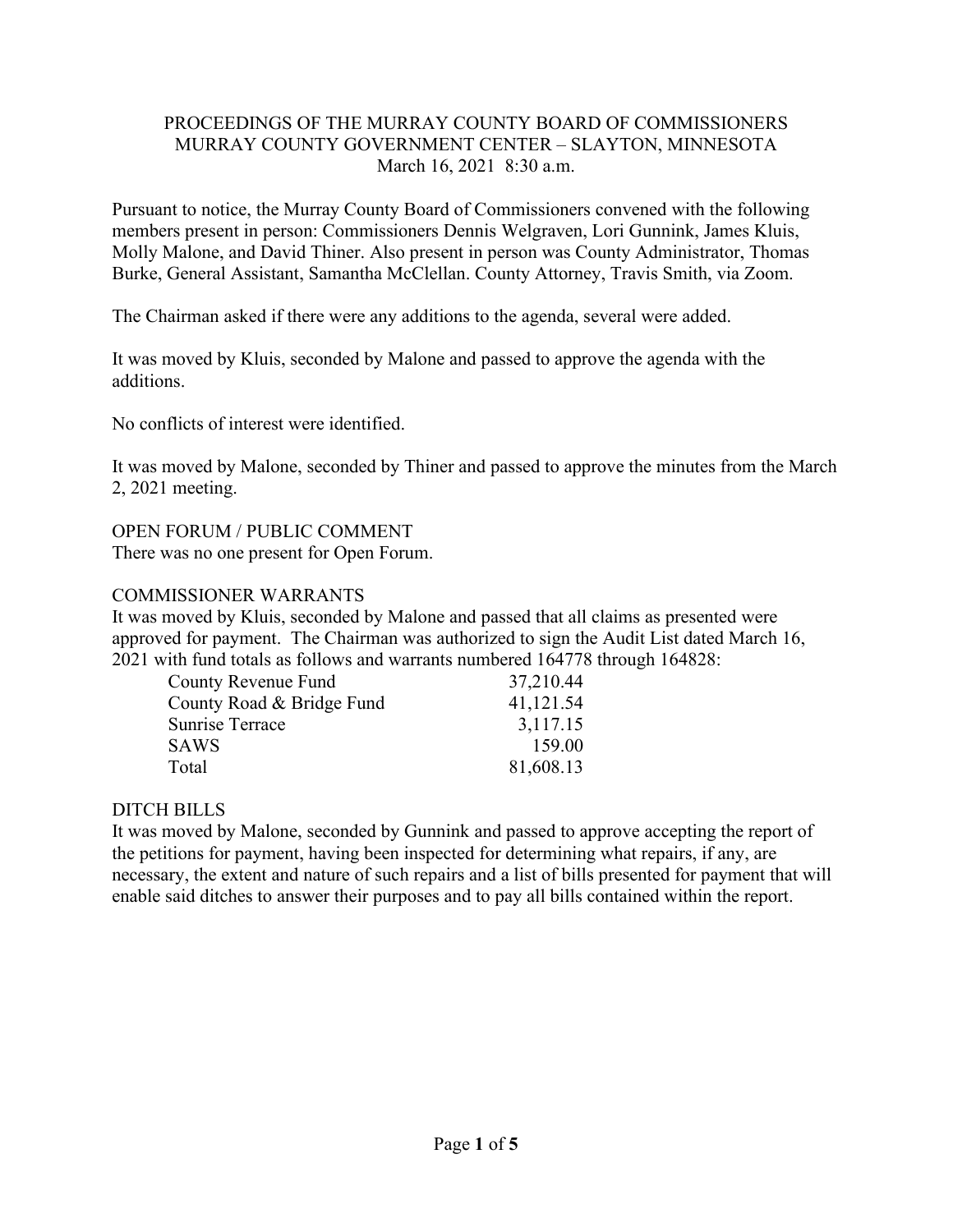#### **Bolton & Menk**

| Subtotal | 23,669.00 |
|----------|-----------|
| JD 20A   | 5,333.00  |
| JD 6     | 5,333.00  |
| CD 41    | 13,003.00 |

CD 41 Improvement - Engineering JD 6 Improvement - Engineering JD 20A Improvement - Engineering

#### **Rinke Noonan**

| Admin    | 200.00 |
|----------|--------|
| Subtotal | 200.00 |

Monthly Retainer-Legal

### **Total Ditch Bills 23,869.00**

#### HVAC PAY APPLICATION NO. 7

It was moved by Kluis, seconded by Thiner and passed to approve HVAC Upgrade Pay Request No. 7 to Roadside Developers, Inc (d/b/a/ Bisbee Plumbing & Heating) for \$146,259.98.

#### JUDICIAL DITCH 6/20 A IMPROVEMENT – PAY APPLICATION

It was moved by Gunnink, seconded by Malone and passed to approve Pay Application 6 to Cooreman Contracting for the Judicial Ditch No. 6/20A Improvement Project for \$210,095.10.

#### PARTIAL-YEAR LIQUOR LICENSE (PAINTED PRAIRIE VINEYARD, LLC)

It was moved by Gunnink, seconded by Malone and passed to authorize issuing a partial year liquor license for the period 3/16/2021 to 5/6/2021 as follows:

• "On Sale and Sunday Liquor" License No. 5 to Painted Prairie Vineyard, LLC, further moving to waive additional liquor license fees for 2021.

#### SET PUBLIC HEARING FOR NEW OFF SALE LIQUOR LICENSE

It was moved by Thiner, seconded by Gunnink and passed to set a public hearing pursuant to M.S. §340A.405 subd2(d), for April 6, 2021 at 8:45a.m. to take public comment on issuing a new Off Sale Liquor License for Trails Edge General Store.

#### DES MOINES RIVER ONE WATERSHED ONE PLAN POLICY MEMBER AND ALTERNATE

It was moved by Gunnink, seconded by Kluis and passed to appoint Commissioner David Thiner as Policy Committee Member and Commissioner Molly Malone as an Alternate for the Des Moines River Watershed One Watershed One Plan.

#### SEASONAL EMPLOYMENT

It was moved by Thiner, seconded by Gunnink and passed to approve increasing the Seasonal Wage Scale by .25 cents per hour, and kept on file in the Human Resources Office.

It was moved by Gunnink, seconded by Malone and passed to approve the recruitment process for 4 Seasonal Parks Maintenance Workers and 4 Seasonal Museum Assistants for 2021.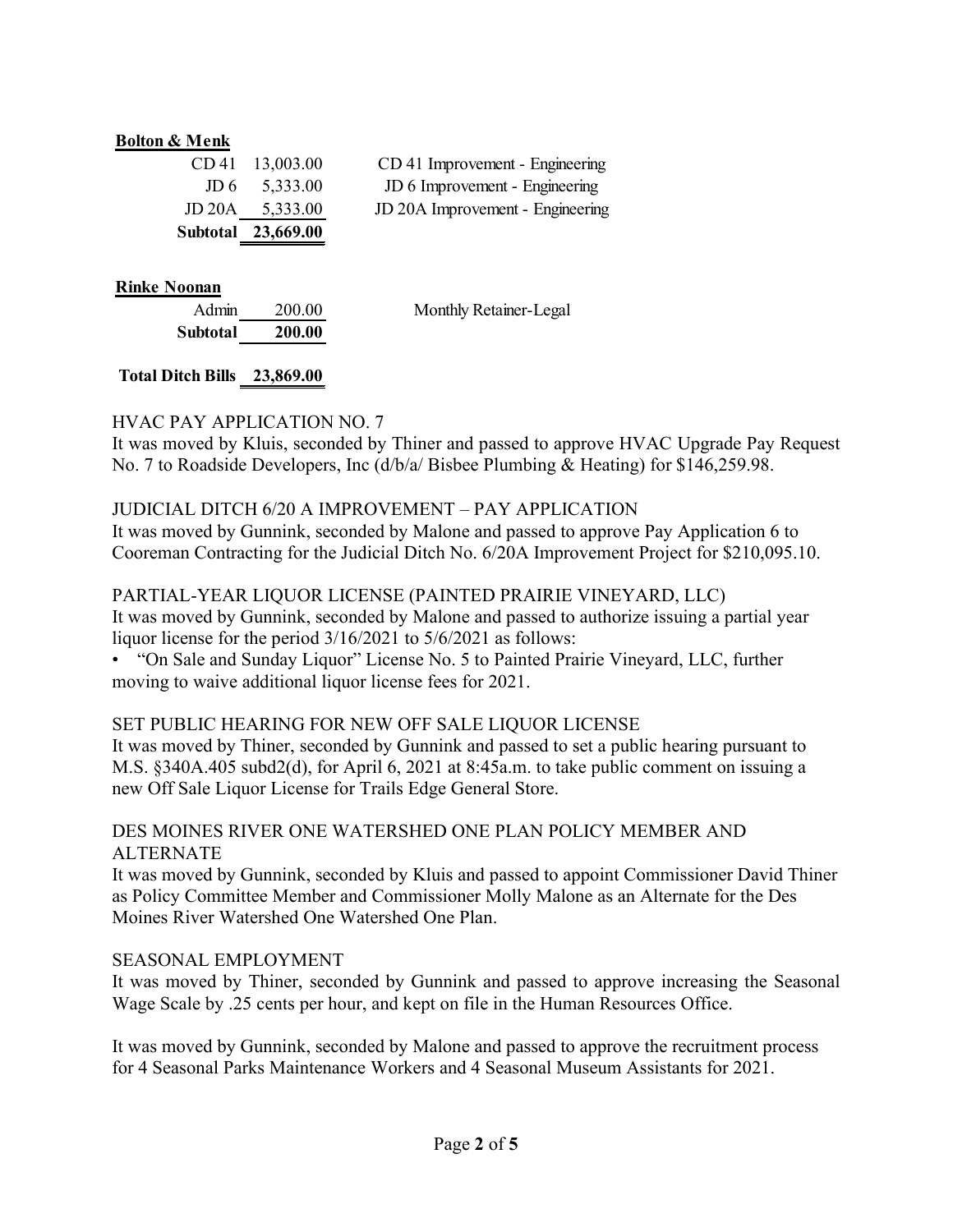### DEPUTY ASSESSOR AMA

It was moved by Gunnink, seconded by Thiner and passed to approve promoting Christopher Baumberger to a Deputy Assessor AMA at a labor grade 10, step 2 effective March 9, 2021.

### CREATIVE ARTS BUILDING BID OPENING

It was moved by Thiner, seconded by Gunnink and passed to award the bid for the Creative Arts Building remodel to Ankrum Cabinets and Construction, for the bid amount of \$38,465.

## FAIRGROUNDS FUTURE BUILDING PROJECT

It was moved by Gunnink, seconded by Malone and passed to approve the Bingo/Cattlemen/Beer Garden Fairgrounds Building Project remaining on the Capital Improvement Plan, with the goal of starting the project in 2023, pending sufficient funding.

It was moved by Gunnink, second by Kluis and passed to cooperate with Lyon County Fair Board request to use our portable bleachers, in exchange for use of their stage during the fair.

## MURRAY COUNTY FOOD SHELF ANNUAL REPORT

Murray County Food Shelf President Robert Koehler, Tim Lange, and Mary Meadon presented the Murray County Food Shelf's 2020 Annual Report.

## DECKED TRUCK BED SYSTEM

It was moved by Malone, seconded by Kluis and passed to approve the purchase of 7 Decked Truck bed drawer systems, total purchase price of \$9,100.

# ANNEXATION PETITION

It was moved by Kluis, seconded by Thiner and passed to approve the Property Owner Petition for Annexation by Orderly Annexation, with the area proposed for annexation as follows:

All that part of the East Half of the Northwest Quarter of Section Sixteen (16), Township One Hundred Six (106) North, Range Forty One (41) West, Murray County, Minnesota, being more particularly described as follows:

Beginning at the northeast corner of said Northwest Quarter; thence North 89 degrees 59 minutes 12 seconds West, bearing based on Murray County Coordinate System (1996 Adj.), along the north line of said Northwest Quarter, a distance of six hundred sixty (660) feet; thence South 00 degrees 09 minutes 28 seconds West a distance of one thousand six hundred fifty (1650) feet; thence South 89 degrees 59 minutes 12 seconds East a distance of six hundred sixty (660) feet, to a point on the east line of said Northwest Quarter; thence North 00 degrees 09 minutes 28 seconds East, along said east line, a distance of one thousand six hundred fifty (1650) feet; to the point of beginning. ALSO

All that land within the road ROW of Trunk Highway 30 in the south eighty (80) feet of Section Nine (9), Township One Hundred Six (106), Range Forty One (41) West, except land already within the City.

ALSO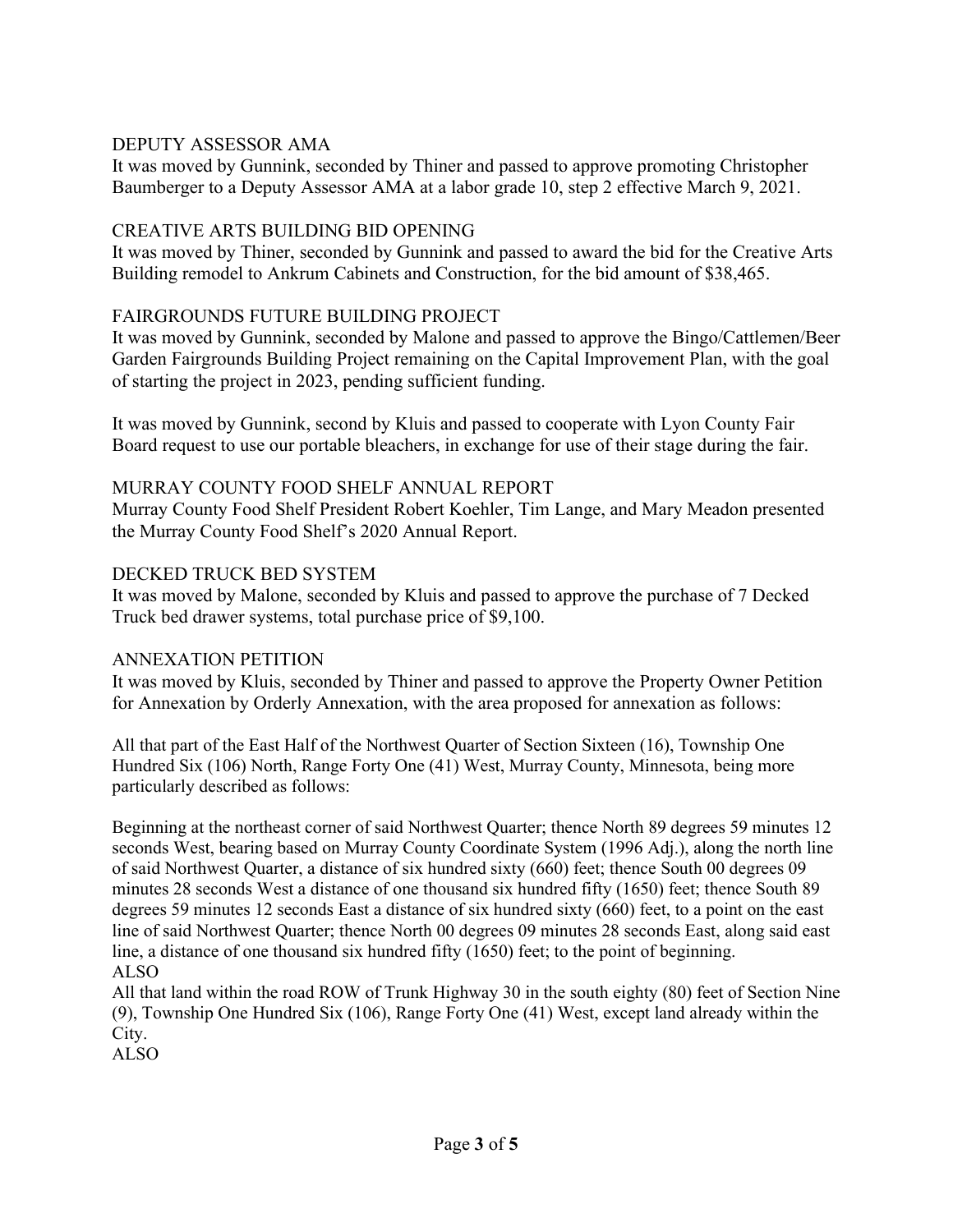All that land within the road ROW of Trunk Highway 30 in the north eighty (80) feet of Section Sixteen (16), Township One Hundred Six (106), Range Forty One (41) West, except land already within the City.

HIGHWAY DEPARTMENT DISCUSSION/ MNDOT FACILITIES CAPITAL PROGRAM County Engineer, Randy Groves, led a discussion regarding the Highway Department project.

LINCOLN PIPESTONE RURAL WATER SYSTEMS BOARD RESOLUTION Commissioner Gunnink presented the following resolution and moved for its adoption:

#### RESOLUTION 2021-03-16-01 RESOLUTION RECOMMENDING THE APPOINTMENT OF PETER D. PETERSEN TO THE LINCOLN PIPESTONE RURAL WATER SYSTEM BOARD OF COMMISSIONERS

WHEREAS, Glen Grant resigned as a Commissioner on the Lincoln Pipestone Rural Water System ("LPRWS") Board of Commissioners effective as of December 15, 2020; and

WHEREAS, Peter D Petersen has agreed to replace Glen Grant on the LPRWS Board of Commissioners; and

WHEREAS, on February 22, 2021 the LPRWS Board of Commissioners unanimously adopted a Motion which recommends that Peter D. Petersen be appointed the LPRWS Board of Commissioners to complete Glen Grant's term which is scheduled to expire on December 31, 2022; and

WHEREAS, the County Board of Commissioners believes that Peter D. Petersen is qualified to act as a Commissioner on the LPRWS Board of Commissioners and is worthy of appointment.

NOW BE IT NOW RESOLVED, that the Murray County Board of Commissioners hereby recommends that Peter D. Petersen be appointed to the Lincoln Pipestone Rural Water System Board of Commissioners pursuant to and provided for by Minnesota Statues 116A et seq. to complete the remaining portion of Glen Grant's term which is scheduled to expire on December 31, 2022.

The foregoing resolution was duly seconded by Commissioner Welgraven with all members voting in favor.

#### COVID-19 UPDATE

County Administrator, Thomas Burke, and Emergency Management, Carl Nyquist led a discussion on Murray County's response to the COVID-19 Pandemic.

# MURRAY COUNTY RELIEF GRANTS

County Administrator, Thomas Burke, led a discussion on Murray County Relief Grant funds.